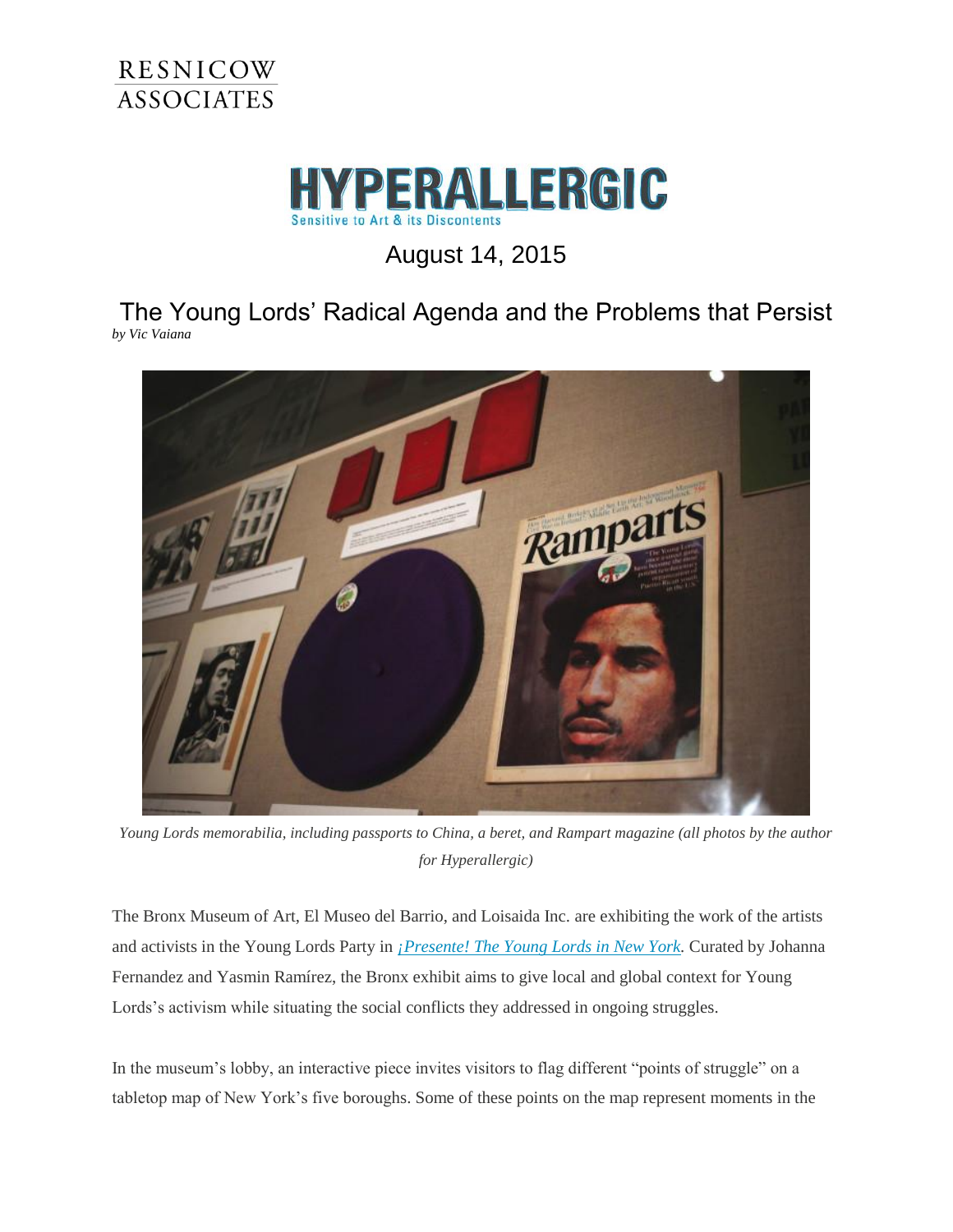public consciousness, such as the lone flag on Staten Island indicating the site of Eric Garner's death. Other points cryptically tell stories of personal struggle, such as "Ricardo Israel 1991-1992



Shepard Fairey, "Visual Disobedince" (2004) screenprint on paper, 18 x 24 inches (click to enlarge)

#BlackLivesMatter."

The Young Lords Party was a political group that emerged from the Puerto Rican community in the United States. Through its organizing, the group engaged with urban issues such as tenant's rights and police brutality. The group's political actions are immortalized through their pamphlets, newspaper, and posters, on view here. The Young Lords's design is rooted in the leftist agitprop tradition, incorporating striking symbols and colors that can be easily reproduced and distributed. The exhibition is also showcasing radical art inspired by the Young Lords, including work by Shepard Fairey.



*Several "sites of struggle" flagged on an interactive tabletop map of the the city. Hatuey Ramos-Fermín, "Vine pa' echar candela" (2015)*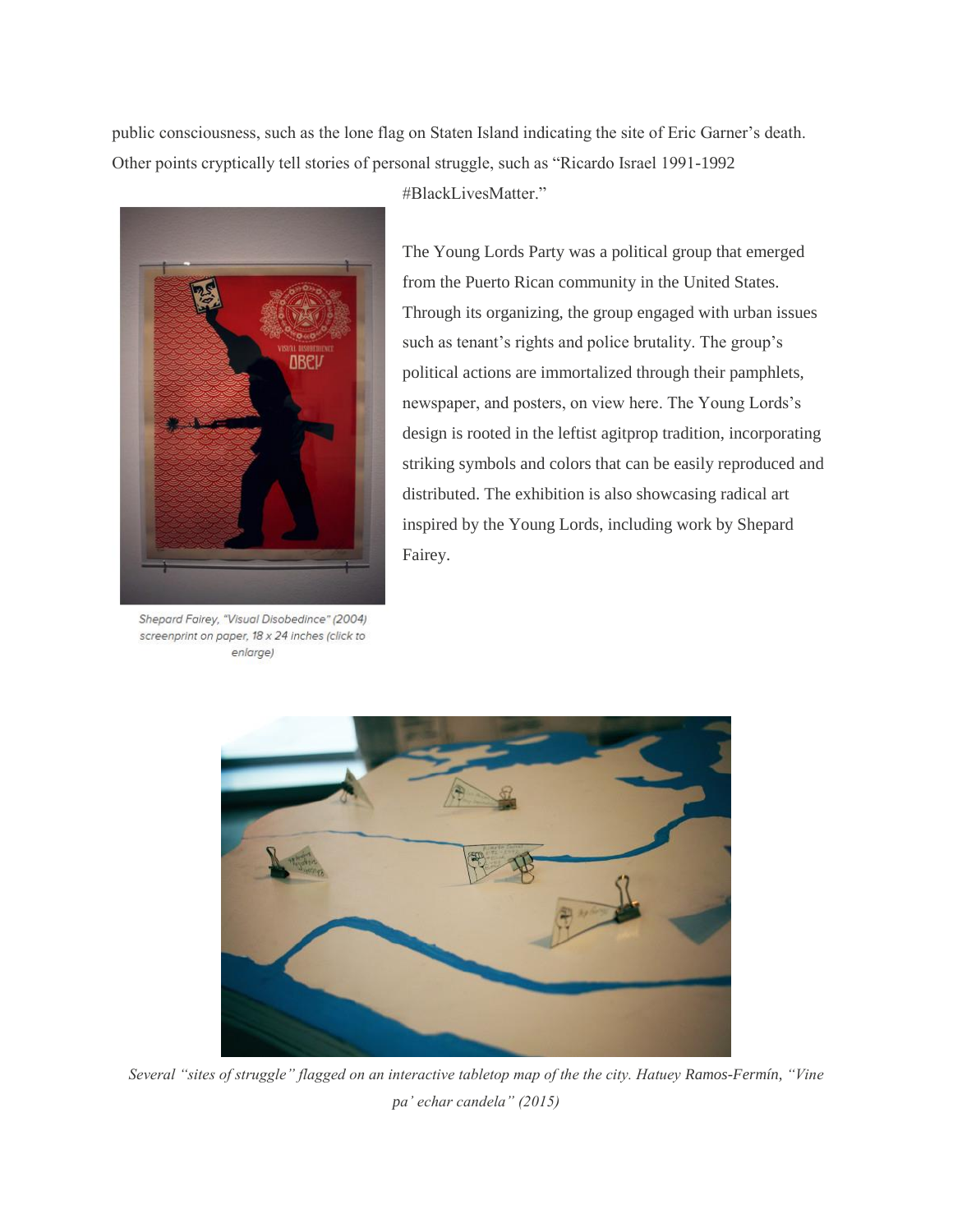

*Two of the Young Lords Party flags draped above a map of New York City. Hatuey Ramos-Fermín, "Vine pa' echar candela" (2015)*

Legal and photographic documents, including a wall plastered with photocopies of FBI documents, highlight the intimidation the activists must have felt in their pursuit of social justice. The radical community galvanized by the Young Lords — first in Chicago, then New York — is likewise documented through photography peppered throughout the exhibit, including work by [Michael](http://www.michaelabramson.com/)  [Abramson](http://www.michaelabramson.com/) and [Fred W. McDarrah.](https://en.wikipedia.org/wiki/Fred_W._McDarrah)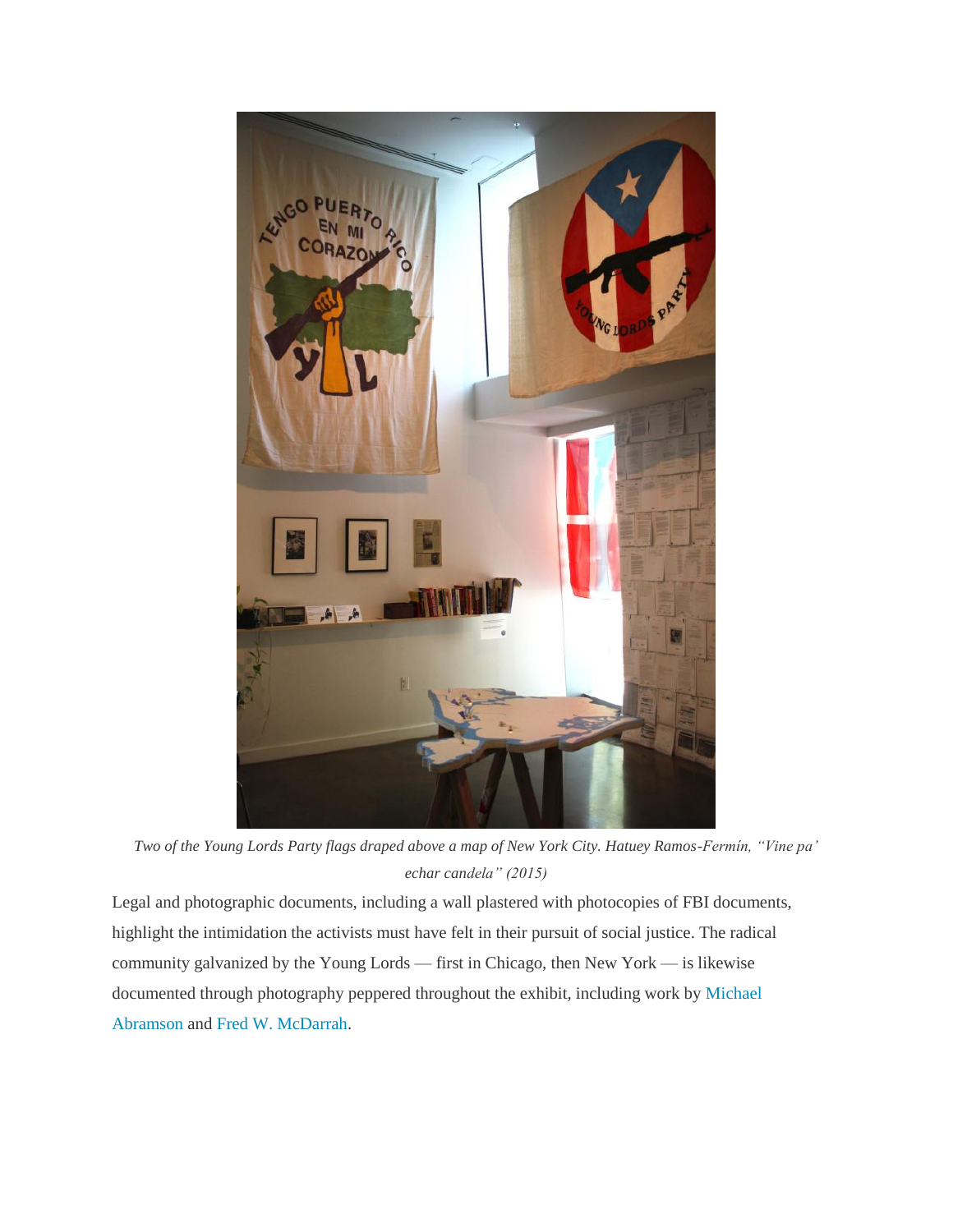*¡Presente!* fosters institutional memory of the Young Lords's agenda by situating the group's struggle within the persistent problems of urban life, defined by quotidian yet flagrant inequities like access to affordable housing. The flurry of dates and events denoted by the Young Lords' poster art serve as plot points and touchstones in New York's cultural and social history. The group's work and anti-racist mission resonate with the current wave of movements like Black Lives Matter or the Fight for \$15, who continue to organize against the same social forces that the Young Lords resisted.



*Juan Sanchez, "Untitled (Las Tres Marias)" (1981) mixed media collage, 11 x 27 inches*

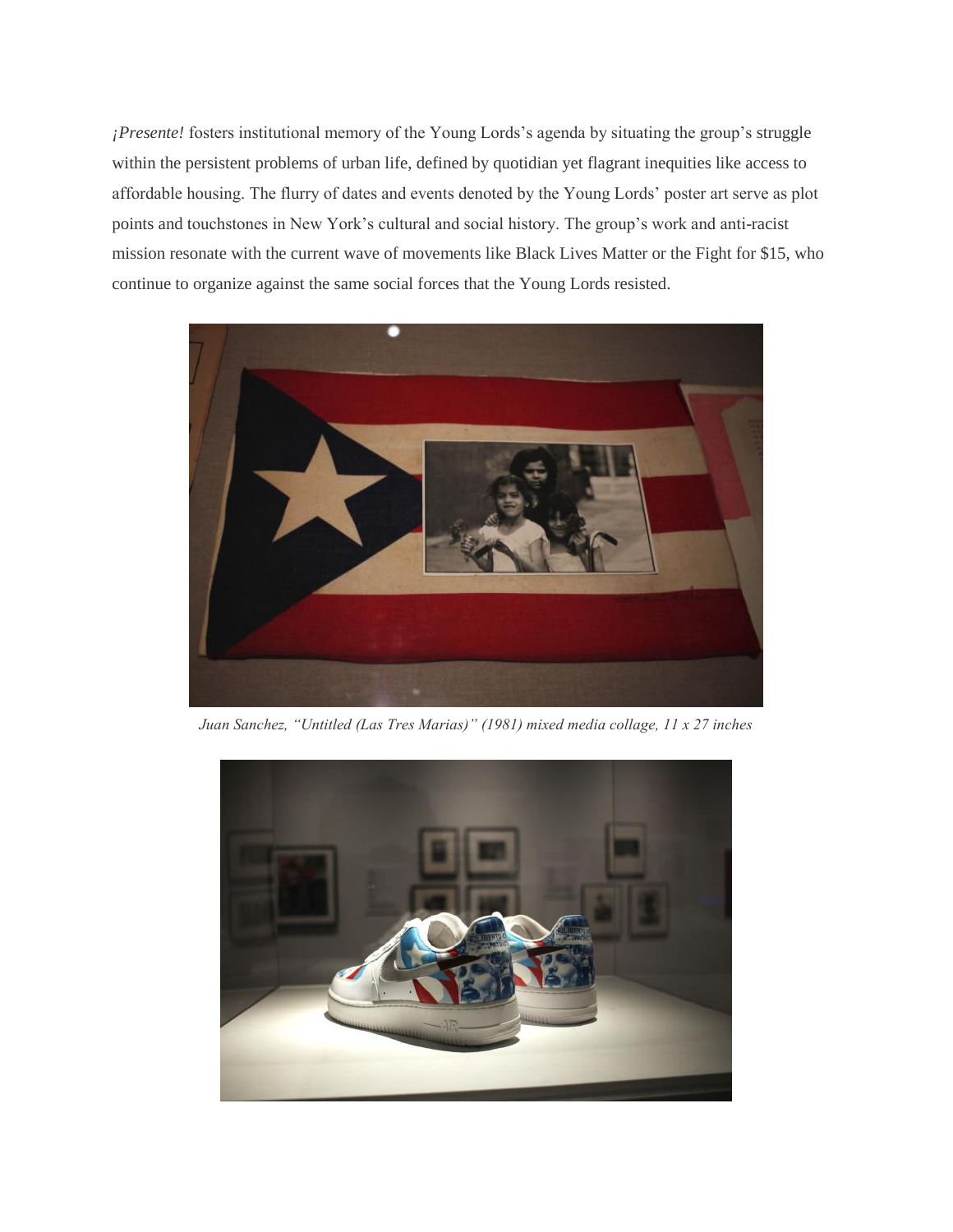*Miguel Luciano, "Machetero Air Force One's (Filiberto Ojeda Uptowns)" (2007) vinyl and acrylic on sneakers,* 



*Raphael Montañez Ortiz, "Archeological Find #21: The Aftermath" (1961), destroyed sofa, wood, cotton, vegetable fiber, wire, and glue on wooden backing, 84 x 54 x 24 inches*



*Adrian Garcia "Julio Roldan, Young Lord" (1970), offset lithograph, 22 x 16 inches*